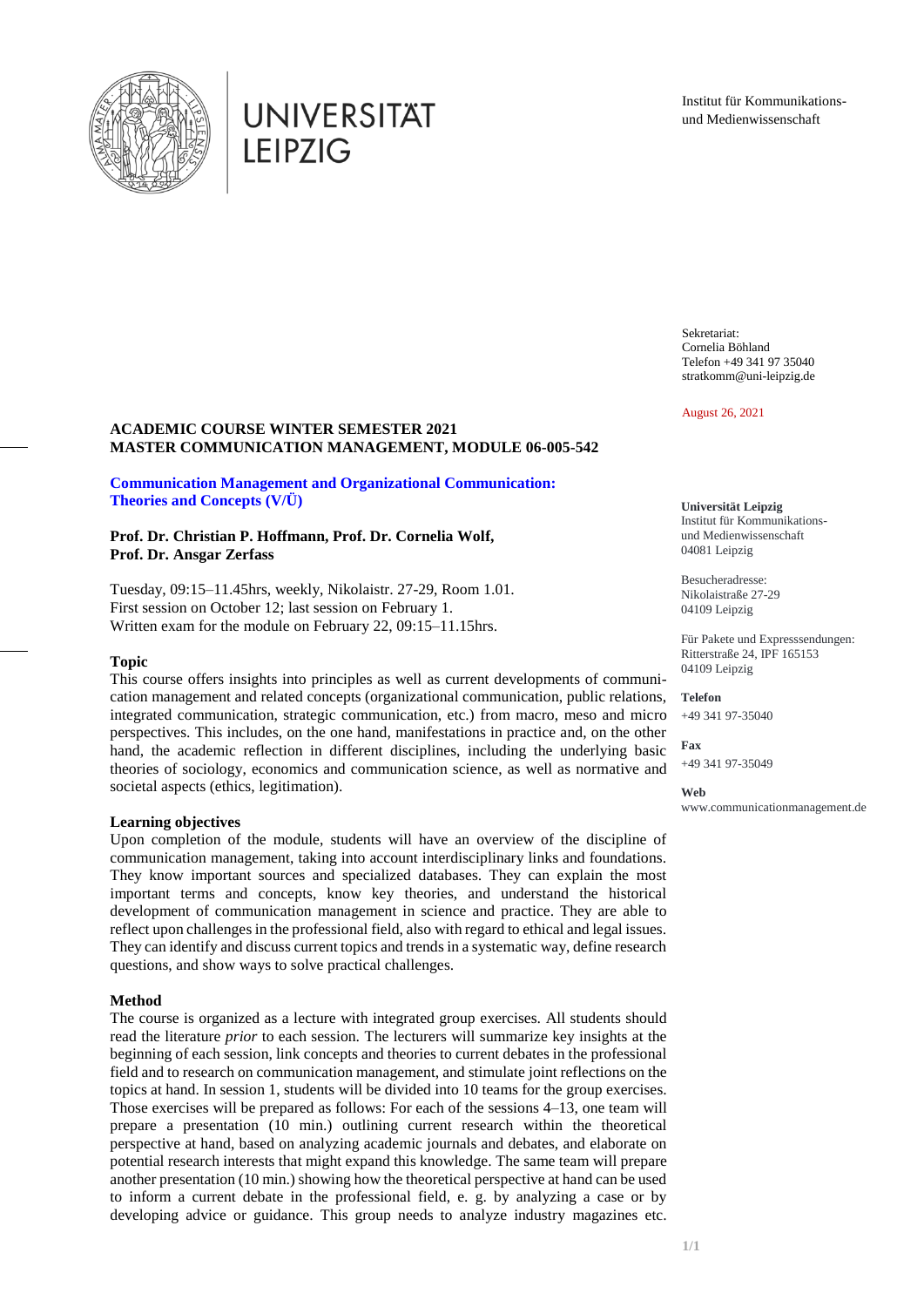Relevant sources will be outlined in session 2. Thereby, each team will present once in the course of the semester.

## **Module overview and course assessment**

This course is part of the module "Strategic Communication". Students enrolled have to attend both classes and take an exam. Assessment: Written examination (Klausur, 120 min.) in English, dealing with the content of both courses and the accompanying literature. Regular attendance during this course is required, as study regulations require 30 hours of presence time for acquiring credit points in this course. Please inform the instructors in any case of illness etc. via e-mail.

#### **Exchange students / Guest students**

This course and module are offered in English; they expand the offerings at the Institute for Communication and Media Studies for international students. Please note that this is a graduate level (master) course and knowledge about strategic communication, organizational communication, public relations, etc., is required. Students should enroll for the overall module between September 29 and October 8 via AlmaWeb or by contacting the module leader, Prof. Hoffmann. Exchange students may receive a certificate of attendance (3 ECTS), which requires full attendance during every session, and a short evaluation meeting with the instructor. Alternatively, they might take the written exam to receive a grade and 10 ECTS (if passed). Please approach Profe. Hoffmann via e-Mail until January 17 latest to arrange evaluation meetings or exams.

#### **Digital platforms**

Access passwords for Moodle and Zoom (see below) will be sent by e-mail to all registered students in early October. This course will be taught in presence, but we will be able to switch to hybrid or digital teaching if necessary. Please make sure that you can use zoom.us (https://zoom.us/) to its full extent. You will need a computer or notebook with camera, microphone and speakers as well as a stable WLAN access. Please register free of charge with your university e-mail address at zoom.us in advance and test the functionalities.

#### **Schedule**

| <b>Foundations and reflections</b> |                                                                                                                                                                                                                                                                |  |
|------------------------------------|----------------------------------------------------------------------------------------------------------------------------------------------------------------------------------------------------------------------------------------------------------------|--|
| Tue                                | <b>Communication, Organizations, and Society</b>                                                                                                                                                                                                               |  |
| 12.10.2021<br>Zerfass<br>1         | Literature:                                                                                                                                                                                                                                                    |  |
|                                    | Haslett, B. B. (2012): A frame system for organizing. In B. B. Haslett, Communicating and<br>organizing in context (pp. 57-73). Routledge.                                                                                                                     |  |
|                                    | Van Ruler, B. (2021). Public relations as a reflective practice. In C. Valentini (Ed.), <i>Public</i><br>relations (Handbooks of communication science, 27) (pp. 83–106). De Gruyter Mouton.                                                                   |  |
|                                    | Zerfass, A., & Link, J. (2022). Communication management: Structures, processes and<br>business models for value creation through corporate communications. In J. Falkheimer &<br>M. Heide (Eds.), Research handbook of strategic communication. Edward Elgar. |  |
|                                    | <b>Additional readings:</b>                                                                                                                                                                                                                                    |  |
|                                    | Ransome, P. (2010). Reviving theories of modernity: Habermas, Giddens and Bordieu.<br>In P. Ransome, <i>Social theory for beginners</i> (pp. 291–336). The Policy Press.                                                                                       |  |
| Tue                                | The professional field of communication management                                                                                                                                                                                                             |  |
| 19.10.2021<br>Wolf<br>2            | Literature:                                                                                                                                                                                                                                                    |  |
|                                    | Rodriguez-Salcedo, & Watson, T. (2021). Public relations origins and evolution; a global<br>perspective. In C. Valentini (Ed.), Public relations (Handbooks of communication science,<br>$27$ ) (pp. 23–43). De Gruyter Mouton.                                |  |
|                                    | Zerfaß, A., & Dühring, L. (2022). Kommunikationsmanagement als Profession: Strukturen,<br>Handlungsfelder, empirische Befunde. In A. Zerfaß, M. Piwinger & U. Röttger (Eds.),<br>Handbuch Unternehmenskommunikation (3. Aufl.). Springer Gabler.               |  |
|                                    | <b>Additional readings:</b>                                                                                                                                                                                                                                    |  |
|                                    | Argenti, P. A., & Forman, J. (2002), The roots of corporate communication. In P. A.<br>Argenti & J. Forman, The power of corporate communication (pp. 17–36). McGraw-Hill.                                                                                     |  |
|                                    | Arthur W. Page Society. (2019). The CCO as pacesetter. What it means, why it matters,<br>how to get there. Arthur W. Page Society. https://knowledge.page.org/wp-<br>content/uploads/2019/09/CCO_as_Pacesetter_2019_Page_Research_Report_Interactive.pdf       |  |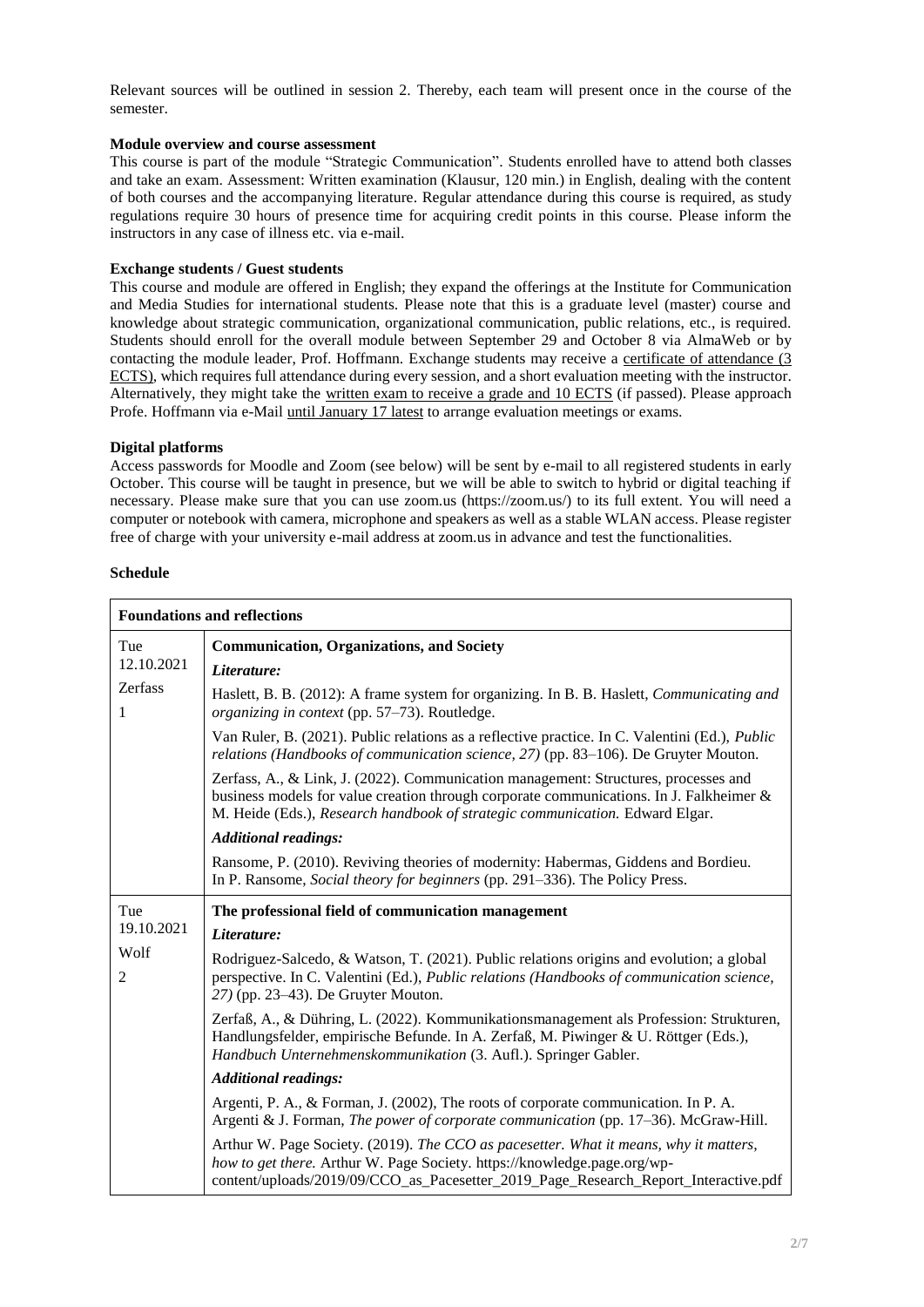|                   | Grandien, C., & Johansson, C. (2012). Institutionalization of communication management:<br>A theoretical framework. Corporate Communications: An International Journal, 17(2),<br>$209 - 227.$                                              |
|-------------------|---------------------------------------------------------------------------------------------------------------------------------------------------------------------------------------------------------------------------------------------|
|                   | Tench, R., & Moreno, A. (2014). Mapping communication management competencies for<br>European practitioners ECOPSI an EU study. Journal of Communication Management,<br>$19(19)$ , 39-61.                                                   |
|                   | Zerfass, A., & Franke, N. (2013). Enabling, advising, supporting, executing: A theoretical<br>framework for internal communication consulting within organizations. International<br>Journal of Strategic Communication, 7(2), 118-135.     |
|                   | Guest speaker:                                                                                                                                                                                                                              |
|                   | Prof. Dr. Günter Bentele                                                                                                                                                                                                                    |
|                   | "The history of PR and Communication Management -<br>with a focus on the German market"                                                                                                                                                     |
| Tue               | Ethical challenges and legal requirements for organizational communications                                                                                                                                                                 |
| 26.10.2021        | Literature:                                                                                                                                                                                                                                 |
| Hoffmann<br>3     | Bowen, S. A. (2004). Expansion of ethics as the tenth generic principle of public relations<br>excellence: A Kantian theory and model for managing ethical issues. Journal of Public<br>Relations Research, 16(1), 65-92.                   |
|                   | Fawkes, J. (2012). Interpreting ethics: Public relations and strong hermeneutics. Public<br>Relations Inquiry, $I(2)$ , 117-140.                                                                                                            |
|                   | <b>Additional readings:</b>                                                                                                                                                                                                                 |
|                   | Fawkes, J. (2007). Public relations models and persuasion ethics: a new approach. Journal<br>of Communication Management, 11(4), 313-331.                                                                                                   |
|                   | L'Etang, J. (2003). The myth of the "ethical guardian": An examination of its origins,<br>potency and illusions. Journal of Communication Management, 8(1), 53-67.                                                                          |
|                   | Leeper, R. V. (1996). Moral objectivity, Jurgen Habermas's discourse ethics, and public<br>relations. Public Relations Review, 22(2), 133-150.                                                                                              |
|                   | Rademacher, L. (2022). Ethische Aspekte der Unternehmenskommunikation:<br>Problemfelder und Selbstregulierung. In A. Zerfaß, M. Piwinger & U. Röttger (Eds.),<br>Handbuch Unternehmenskommunikation (3. Aufl.). Wiesbaden: Springer Gabler. |
|                   | Süss, W. (2022). Rechtliche Rahmenbedingungen der Unternehmenskommunikation.<br>In A. Zerfaß, M. Piwinger & U. Röttger (Eds.), Handbuch Unternehmenskommunikation<br>(3. Aufl.). Springer Gabler.                                           |
|                   | Guest speaker:                                                                                                                                                                                                                              |
|                   | Prof. Dr. Bernd Schuppener                                                                                                                                                                                                                  |
|                   | "Topic t.b.a."                                                                                                                                                                                                                              |
|                   | Key concepts and perspectives                                                                                                                                                                                                               |
| Tue<br>02.11.2021 | Communication as determining factor for organizations:<br><b>Mediatization, Politicization and Crises</b>                                                                                                                                   |
| Wolf              | Literature:                                                                                                                                                                                                                                 |
| 4                 | Coombs, T. W. (2014). State of crisis communication: Evidence and the bleeding edge.<br>Institute for Public Relations. https://instituteforpr.org/wp-content/uploads/<br>CoombsFinalWES.pdf                                                |
|                   | Savič, I. (2016). Mediatization of companies as a factor of their communication power and<br>the new role of public relations. Public Relations Review, $41(4)$ , 607-615.                                                                  |
|                   | van der Mer, T. G. L. A., & Jonkman, J. G. F. (2021). Politicization of corporations and<br>their environment: Corporations' social license to operate in a polarized and mediatized<br>society. Public Relations Review, 47(10), 101988.   |
|                   | <b>Additional readings:</b>                                                                                                                                                                                                                 |
|                   | Coombs, T. (2007). Protecting organization reputations during a crisis: The development<br>and application of situational crisis communication theory. Corporate Reputation Review,<br>$10(3)$ , 163-176.                                   |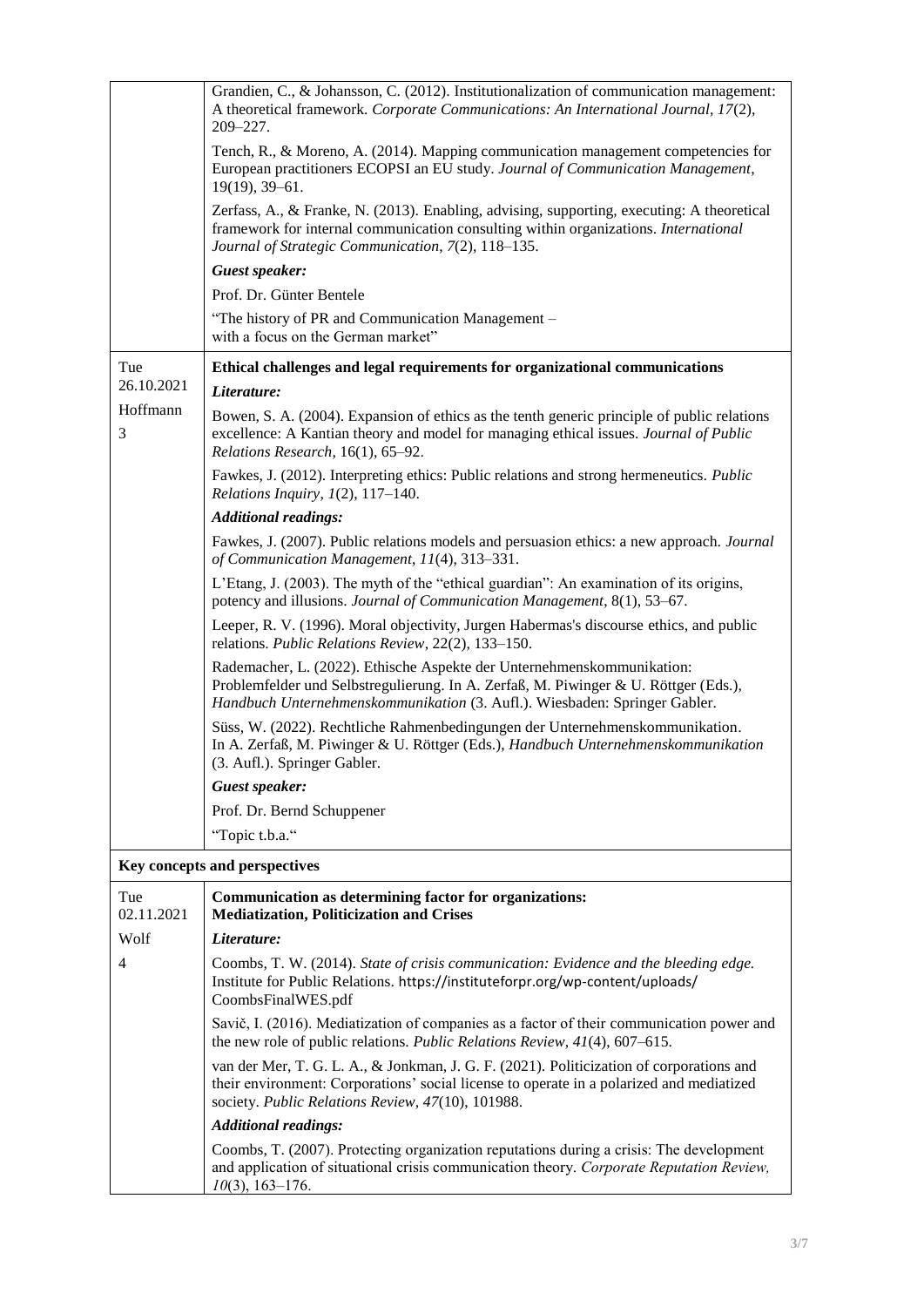|                   | Couldry, N. (2014). Mediatization: What is it? In N. Carpentier, L. Kramp, E. Sundin, H.<br>Nieminen & A. Hepp (Eds.), Media practice and everyday agency in Europe (pp. 33–39).<br>Edition Lumière.                                                                                                       |
|-------------------|------------------------------------------------------------------------------------------------------------------------------------------------------------------------------------------------------------------------------------------------------------------------------------------------------------|
|                   | Hydrock, C., Paharia, N, & Weber, T. J. (2019). The consumer response to corporate<br>political advocacy: A review and future directions. Customer Needs and Solutions, 6, 76-<br>83.                                                                                                                      |
|                   | Wolf, C. & Godulla A. (2022). Journalismus und Unternehmenskommunikation:<br>Strukturen und Wandel der Zusammenarbeit. In A. Zerfaß, M. Piwinger & U. Röttger<br>(Eds.), Handbuch Unternehmenskommunikation (3. Aufl.). Springer Gabler.                                                                   |
| Tue<br>09.11.2021 | Communication as immaterial assets for organizations:<br><b>Reputation, Trust, Brands, and Identity</b>                                                                                                                                                                                                    |
| Hoffmann          | Literature:                                                                                                                                                                                                                                                                                                |
| 5                 | Balmer, J. M. (2001). Corporate identity, corporate branding and corporate marketing-<br>Seeing through the fog. European Journal of Marketing, 35(3/4), 248-291.                                                                                                                                          |
|                   | Barnett, M. L., Jermier, J. M., & Lafferty, B. A. (2006). Corporate reputation: The<br>definitional landscape. Corporate Reputation Review, 9(1), 26-38.                                                                                                                                                   |
|                   | <b>Additional readings:</b>                                                                                                                                                                                                                                                                                |
|                   | Bentele G., & Seidenglanz R. (2008). Trust and credibility — Prerequisites for<br>communication management. In A. Zerfass, B. van Ruler & K. Sriramesh (Eds.), Public<br>relations research. European and international perspectives and innovations (pp. 49–62).<br>VS Verlag für Sozialwissenschaften.   |
|                   | Fombrun, C. J., Ponzi, L. J., & Newburry, W. (2015). Stakeholder tracking and analysis:<br>The RepTrak® system for measuring corporate reputation. Corporate Reputation Review,<br>$18(1), 3-24.$                                                                                                          |
|                   | Grunig, J. E. (1993). Image and substance: From symbolic to behavioral relationships.<br>Public Relations Review, 19(2), 121-139.                                                                                                                                                                          |
|                   | Mayer, R. C., Davis, J. H., & Schoorman, F. D. (1995). An integrative model of<br>organizational trust. Academy of Management Review, 20(3), 709-734.                                                                                                                                                      |
| Tue<br>16.11.2021 | Communication as functional contribution to organizational success:<br><b>Stakeholder management and strategic communication</b>                                                                                                                                                                           |
| Zerfass           | Literature:                                                                                                                                                                                                                                                                                                |
| 6                 | Cornelissen, J. (2020). Stakeholder management and communication. In J. Cornelissen,<br>Corporate communication. A guide to theory and practice (6th ed., pp. 63-85). Sage.                                                                                                                                |
|                   | Grunig, J. E., & Grunig, L. A. (2008). Excellence theory in public relations: Past, present,<br>and future. In A. Zerfass, B. van Ruler & K. Sriramesh (Eds.), Public relations research.<br>European and international perspectives and innovations (pp. 327–347). VS Verlag für<br>Sozialwissenschaften. |
|                   | Zerfass, A., Verčič, D., Nothhaft, H., & Werder, K. P. (2018). Strategic communication:<br>Defining the field and its contribution to research and practice. International Journal of<br>Strategic Communication, 12(4), 487-505.                                                                          |
|                   | <b>Additional readings:</b>                                                                                                                                                                                                                                                                                |
|                   | Freeman, R. E. (2007). Managing for stakeholders. In T. L. Beauchamp, N. E. Bowie & D.<br>G. Arnold (Eds.), <i>Ethical theory and business</i> (8th ed., pp. 56–68). Pearson Prentice Hall.                                                                                                                |
|                   | Hung-Baesecke, C.-J. F., Chen, Y.-R. R., & Ni, L. (2021). The excellence theory $-$<br>origins, contribution and critique. In C. Valentini (Ed.), Public relations (Handbooks of<br>communication science, 27) (pp. 313-334). De Gruyter Mouton.                                                           |
|                   | Nothhaft, H., & Zerfass, A. (2022). Public relations and its applied sister disciplines:<br>Marketing, corporate, strategic, organizational, and digital communication. In C. Botan &<br>E. Sommerfeldt (Eds.), Public relations theory III. Routledge.                                                    |
| Tue<br>23.11.2021 | Communication as constitutive factor for organizations:<br>The CCO perspective                                                                                                                                                                                                                             |
| Wolf<br>7         | Literature:                                                                                                                                                                                                                                                                                                |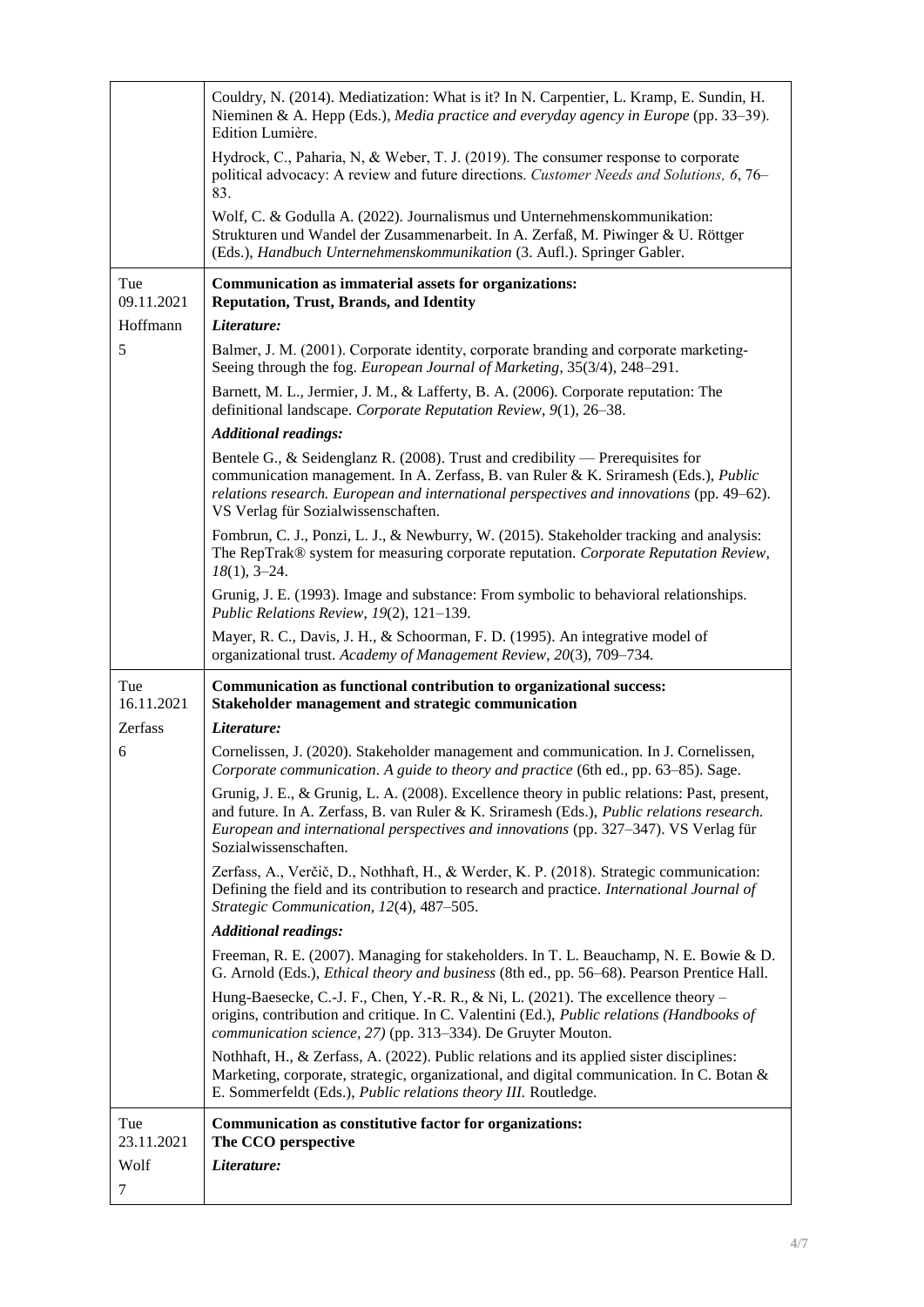|               | Cooren, F., Kuhn, T., Cornelissen, J.P., & Clark, T. (2011) Communication, organizing and<br>organization: An overview and introduction to the special issue. Organization Studies,<br>32(9), 1149-1170.                                                                                                          |
|---------------|-------------------------------------------------------------------------------------------------------------------------------------------------------------------------------------------------------------------------------------------------------------------------------------------------------------------|
|               | Schoeneborn, D., & Blaschke, S., (2014). The three schools of CCO thinking: Interactive<br>dialogue and systematic comparison. Management Communication Quarterly, 28(2), 285–<br>316.                                                                                                                            |
|               | Schoeneborn, D., Kuhn, T., & Kärreman, D. (2018). The communicative constitution of<br>organization, organizing, and organizationality. Organization Studies, 40(4), 475–496.                                                                                                                                     |
|               | <b>Additional readings:</b>                                                                                                                                                                                                                                                                                       |
|               | Blaschke, S., Schoeneborn, D., & Seidl, D. (2012). Organizations as networks of<br>communication episodes: Turning the network perspective inside out. Organization<br>Studies, 33, 879-906.                                                                                                                      |
|               | McPhee, R. D. & Zaug, P. (2000). The communicative constitution of organizations:<br>A framework for explanation. The Electronic Journal of Communication La Revue<br>Electronique De Communication, 10(1/2), 1-16.                                                                                               |
|               | Putnam, L. L., & Nicotera, A. M. (2009). Communicative constitution of organization is a<br>question: Critical issues for addressing it. Management Communication Quarterly, 24(1),<br>$158 - 165.$                                                                                                               |
|               | Theories and research streams                                                                                                                                                                                                                                                                                     |
| Tue           | Institutional theory: Legitimization and the license to operate                                                                                                                                                                                                                                                   |
| 30.11.2021    | Literature:                                                                                                                                                                                                                                                                                                       |
| Hoffmann<br>8 | Fredriksson, M., Pallas, J., & Wehmeier, S. (2013). Public relations and neo-institutional<br>theory. Public Relations Inquiry, 2(2), 183-203.                                                                                                                                                                    |
|               | Sandhu, S. (2009). Strategic communication: An institutional perspective. <i>International</i><br>Journal of Strategic Communication, 3(2), 72-92.                                                                                                                                                                |
|               | <b>Additional readings:</b>                                                                                                                                                                                                                                                                                       |
|               | DiMaggio, P. J., & Powell, W. W. (1983). The iron cage revisited: Institutional<br>isomorphism and collective rationality in organizational fields. American Sociological<br>Review, 48(2), 147-160.                                                                                                              |
|               | Meyer, J. W., & Rowan, B. (1977). Institutionalized organizations: Formal structure as<br>myth and ceremony. American Journal of Sociology, 83(2), 340-363.                                                                                                                                                       |
|               | Suchman, M. C. (1995). Managing legitimacy: Strategic and institutional approaches.<br>Academy of Management Review, 20(3), 571-610.                                                                                                                                                                              |
| Tue           | Theories of corporate communications and integrated marketing communications                                                                                                                                                                                                                                      |
| 07.12.2021    | Literature:                                                                                                                                                                                                                                                                                                       |
| Zerfass<br>9  | De Pelsmacker, P., Geuens, M., & van den Berg, J. (2021). Integrated communications. In<br>P. de Pelsmacker, M, Geuens & J. van den Berg, Marketing communications $-A$ European<br><i>perspective</i> (7th ed., pp. 1–43). Pearson.                                                                              |
|               | Van Riel, C. B. M., & Fombrun, C. J. (2007). The communication system / What is<br>corporate communication? / Organizing corporate communication. In C. B. M. van Riel &<br>C. J. Fombrun, <i>Essentials of corporate communication</i> (pp. 1–37, 261–283). Routledge.                                           |
|               | Zerfass, A. (2008). Corporate communication revisited: Integrating business strategy and<br>strategic communication. In A. Zerfass, B. van Ruler & K. Sriramesh (Eds.), Public<br>relations research. European and international perspectives and innovations (pp. 65–96).<br>VS Verlag für Sozialwissenschaften. |
|               | <b>Additional readings:</b>                                                                                                                                                                                                                                                                                       |
|               | Argenti, P. A. (2016). Communicating strategically / An overview of the corporate<br>communication function. In P. A. Argenti, Corporate communication (7th ed., pp. 29–71).<br>New York, NY: McGraw Hill.                                                                                                        |
|               | Frandsen, F. & Johansen, W. (2018). Corporate communication. In R. L. Heath & W.<br>Johansen (Eds.), The international encyclopedia of strategic communication (Vol. 1, pp.<br>356-366). Wiley-Blackwell.                                                                                                         |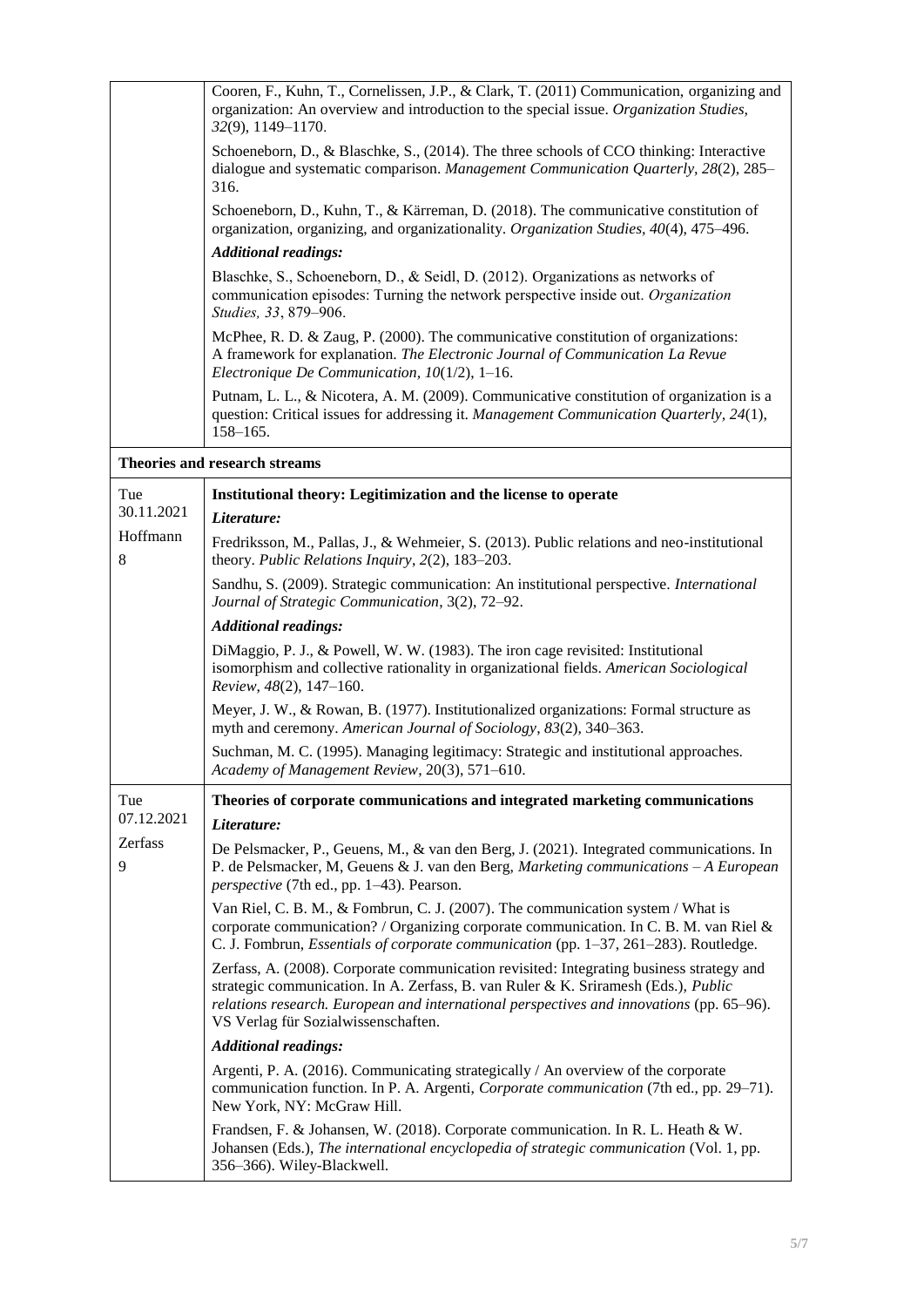|                | Zerfaß, A. (2010). Grundlegung einer Theorie der Unternehmenskommunikation.<br>In A. Zerfaß, Unternehmensführung und Öffentlichkeitsarbeit (3rd ed., pp. 287–318).<br>VS Verlag für Sozialwissenschaften.                                             |
|----------------|-------------------------------------------------------------------------------------------------------------------------------------------------------------------------------------------------------------------------------------------------------|
| Tue            | The communicative organization: Multiple voices and identities                                                                                                                                                                                        |
| 14.12.2021     | Literature:                                                                                                                                                                                                                                           |
| Zerfass<br>10  | Christensen, L. T., & Cornelissen, J. (2011). Bridging corporate and organizational<br>communication: Review, development and look to the future. Management Communication<br>Quarterly, 25(3), 383-414.                                              |
|                | Falkheimer, J., Heide, M., Nothhaft, H., von Platen, S., Simonsson, C., & Andersson, R.<br>(2017). Is strategic communication too important to be left to communication<br>professionals? Public Relations Review, 43(2017), 91-101.                  |
|                | Zerfass, A., & Viertmann, C. (2016). Multiple voices in corporations and the challenge for<br>strategic communication. In K. Alm, M. Brown & S. Røyseng (Eds.), <i>Kommunikasjon og</i><br>ytringsfrihet i organisasjoner (pp. 4--63). Cappelen Damm. |
|                | <b>Additional readings:</b>                                                                                                                                                                                                                           |
|                | Heide, M., Simonsson, C., Nothaft, H., Andersson, R., & von Platen, S. (2018). The<br>communicative organization. Final report. Swedish Association of Communication<br>Professionals.                                                                |
|                | Schneider, L., & Zerfass, A. (2018). Polyphony in corporate and organizational<br>communications: Exploring the roots and characteristics of a new paradigm.<br>Communication Management Review, 3(2), 6-29.                                          |
| Tue            | Principal-agent theory: Governing and delegating professional communication                                                                                                                                                                           |
| 11.01.2022     | Literature:                                                                                                                                                                                                                                           |
| Hoffmann<br>11 | Eisenhardt, K. M. (1989). Agency theory: An assessment and review. Academy of<br>Management Review, 14(1), 5--74.                                                                                                                                     |
|                | Verčič, D., Tench, R., & Tkalac Verčič, A. (2018). Collaboration and conflict between<br>agencies and clients. Public Relations Review, 44(1), 156-164.                                                                                               |
|                | <b>Additional readings:</b>                                                                                                                                                                                                                           |
|                | Alchian, A. A., & Demsetz, H. (1972). Production, information costs, and economic<br>organization. The American Economic Review, 62(5), 777-795.                                                                                                      |
|                | Fama, E. F., & Jensen, M. C. (1983). Separation of ownership and control. Journal of Law<br>& Economics, 26(2), 301-326.                                                                                                                              |
|                | Friedman, M. (1970). The social responsibility of business is to increase its profits. The<br>New York Times Magazine, Sept., 405-409.                                                                                                                |
|                | Jensen, M. C., & Meckling, W. H. (1976). Theory of the firm: Managerial behavior, agency<br>costs and ownership structure. Journal of Financial Economics, 3(4), 305-360.                                                                             |
| Tue            | Network theories: Boundary-spanning and flexible organizational settings                                                                                                                                                                              |
| 18.01.2022     | Literature:                                                                                                                                                                                                                                           |
| Wolf<br>12     | Borgatti, S. P., & Ofem, B. (2010). Overview: Social network theory and analysis. In A. J.<br>Daly (Ed.), The ties of change: Social network theory and application in education (Vol 8,<br>pp. 17-30). Harvard Press.                                |
|                | Liu, W., Sidhu, A., Beacom, A. M., & Valente, T. W. (2017). Social network theory. In P.<br>Rössler (Ed.) The international encyclopedia of media effects (pp. 1-12). Wiley.                                                                          |
|                | Nelson-Marsh, N. (2017). Boundary spanning. In C. R. Scott & L. Lewis (Eds.), The<br>international encyclopedia of organizational communication (pp. 119-132). Wiley<br>Blackwell.                                                                    |
|                | <b>Additional readings:</b>                                                                                                                                                                                                                           |
|                | Luoma-aho, V., & Paloviita, A. (2010). Actor-networking stakeholder theory for today's<br>corporate communications. Corporate Communications: An International Journal, 15(1),<br>$49 - 67$ .                                                         |
|                | Rogers, E. M., & Agarwala-Rogers, R. (1976). Communication networks in organizations.<br>In E. M. Rogers & R. Agarwala-Rogers, <i>Communication in organizations</i> (pp. 108–148).<br>The Free Press.                                                |